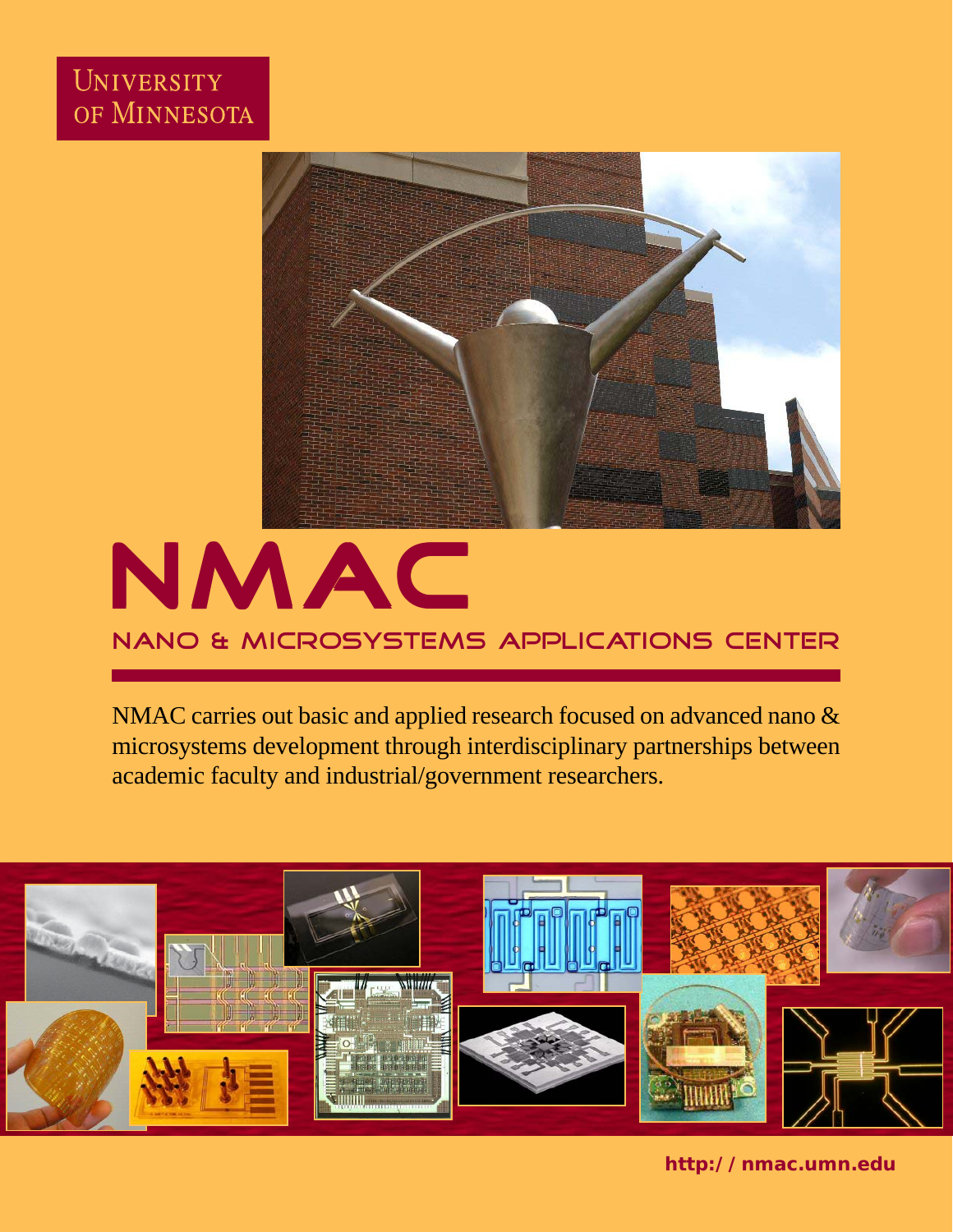## **Participating Faculty**



**Stephen A. Campbell Ph. D. Northwestern University, 1978 Electrical & Computer Engineering Email: campbell@umn.edu**



**Tianhong Cui Ph. D. Chinese Academy of Sciences, 1995 Mechanical Engineering Email: tcui@me.umn.edu**



**Rhonda Drayton Ph.D. University of Michigan, 1995 Electrical & Computer Engineering Email: drayton@umn.edu**



**Ramesh Harjani Ph.D. Carnegie Mellon University, 1989 Electrical & Computer Engineering Biomedical Engineering Email: harjani@umn.edu**



**Heiko Jacobs D. Sc. Techn. Swiss Federal Institute of Technology, 1999 Electrical & Computer Engineering Email: hjacobs@umn.edu**



**Chris Kim Ph.D. Purdue University, 2004 Electrical & Computer Engineering Email: chriskim@umn.edu**



**Satish Kumar Ph.D. Stanford University, 1998 Chemical Engineering & Materials Science Email: kumar@cems.umn.edu**



**James Leger Ph.D. University of California, San Diego, 1980 Electrical & Computer Engineering Email: leger@umn.edu**



**http://nmac.umn.edu**

**David Odde Ph.D. Rutgers University, 1995 Biomedical Engineering Email: oddex002@umn.edu**

**Sang-Hyun Oh Ph.D. Stanford University, 2001 Electrical & Computer Engineering Biomedical Engineering Institute Email: sang@umn.edu**

**Dennis Polla Ph.D. University of California, Berkeley, 1985 Electrical & Computer Engineering Biomedical Engineering Email: polla@umn.edu**





**Rajesh Rajamani Ph.D. University of California, Berkeley, 1993 Mechanical Engineering Email: rajamani@me.umn.edu**

**William Robbins Ph.D. University of Washington, 1971 Electrical & Computer Engineering Email: robbins@umn.edu**



**Steven S. Saliterman, MD, FACP Mayo Medical School, 1977 Mayo Graduate School of Medicine, 1980 Biomedical Engineering E-mail: drsteve@umn.edu**

**Beth Stadler Ph.D. Massachusetts Institute of Technology, 1994 Electrical & Computer Engineering Email: stadler@umn.edu**



**Joey Talghader Ph.D. University of California, Berkeley, 1995 Electrical & Computer Engineering Email: joey@umn.edu**

> **Euisik Yoon Ph.D. University of Michigan, 1990 Electrical & Computer Engineering Biomedical Engineering Email: yoon@umn.edu**

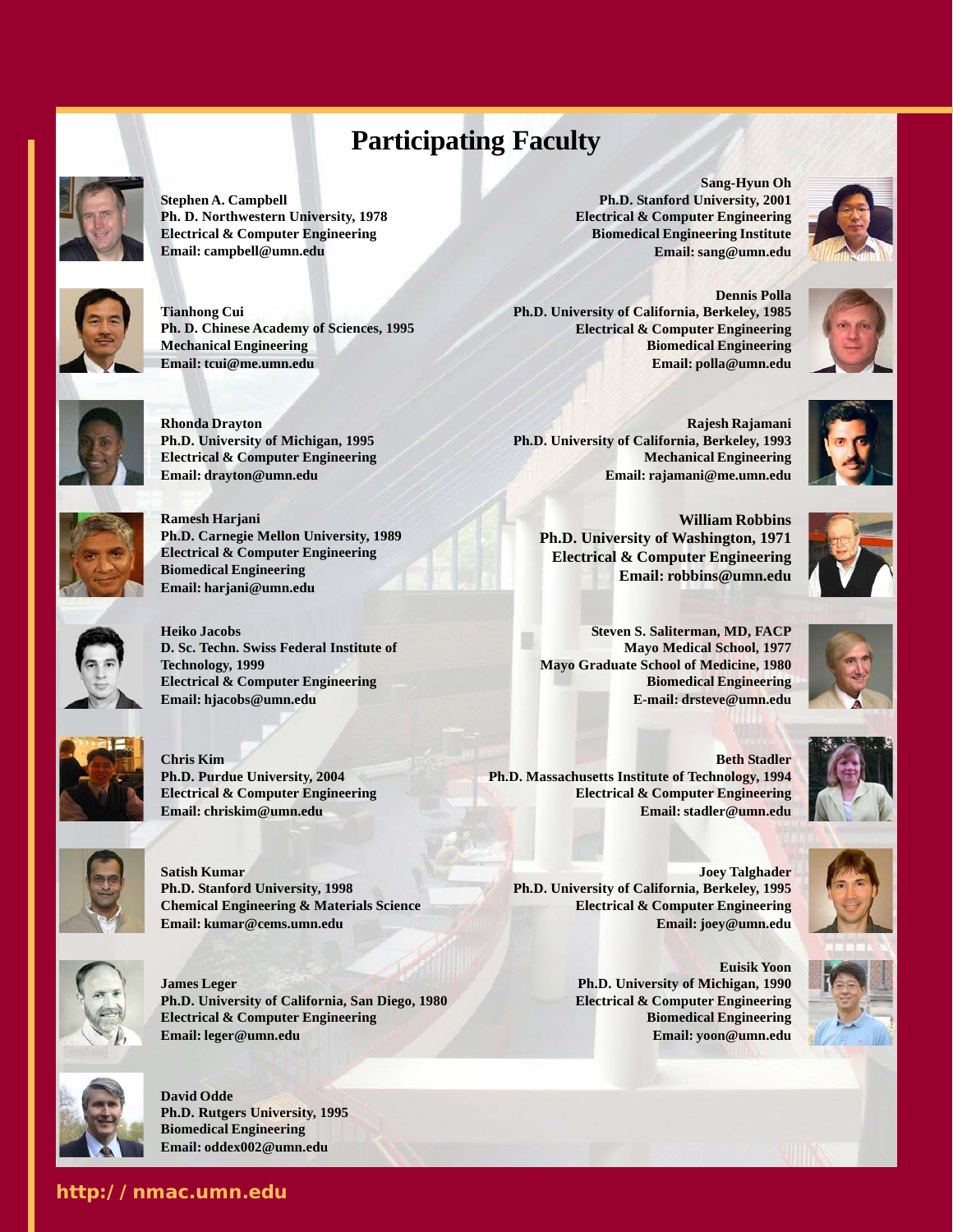## **NMAC Mission**

The Nano and Microsystems Applications Center (NMAC) has been established to integrate interdisciplinary faculty, graduate students, and visiting researchers from academia, industry, and government. The common denominator between these participants is their applied and basic research in advanced integrated nano & microsystems design, implementation, characterization, and application technologies. NMAC's integration role is in supporting research with industrial, government, and academic funding and state-of-the-art research equipment. The Center aims to provide graduate education through research, courses, and seminars on topics related to integrated nano & microsystems and their applications. NMAC also works to transfer technologies related

## **NMAC Research**

#### **INTEGRATED MEMS/NEMS AND NANO-ENABLED DEVICES**

Value added NEMS/MEMS solutions for mechanical, optical, thermal, wireless, bio, medical applications. Integrated RF MEMS passives, RF MEMS antennas, optical MEMS devices, uncooled infrared detectors, CMOS integration with NEMS/ MEMS microstructures. Integration of new nanostructures such as nanowires, CNTs, nanoparticles, magnetic particles, DNA scaffolding on microelectronics or microscale platforms for functional controls and interfaces.

S. Campbell, T. Cui, R. Drayton, H. Jacobs, J. Leger, D. Odde, S. Oh, D. Polla, B. Stadler, J. Talghader, E. Yoon

#### **BioMEMS, MICROFLUIDICS AND BIOSENSORS**

Polymer NEMS/MEMS microdevices for bio-interfaces. Biomedical devices. Cell-microsystem interfaces. Microfluidic components including microvalves, micropumps, microchannels, etc. Understanding liquid flow in micro- and nano-size fluidic channels. Bio-photonics, bio-magnetics, and optical/electrical/magnetic biosensing. Various biosensors for DNA, proteins, enzymes, pH, ions, chemical, pathogens, food, odor, environmental and health monitoring, especially focused on all-electrical label-free detection.

T. Cui, H. Jacobs, S. Kumar, J. Leger, D. Odde, S. Oh, D. Polla, R. Rajamani, S. Saliterman, J. Talghader, E. Yoon

#### **FLEXIBLE ELECTRONICS AND PACKAGING**

Disposable polymer circuits and low-cost plastic electronics using flexible substrates. Silicon chips embedded on polymer substrates. Flexible PCB. 3D stacking of multi-layer packaging. RF/microwave signal integrity in flexible 3D packages. Wearable electronics. Bio-compatible hermetic packaging for biomedical devices. Reliable low-cost NEMS/MEMS packaging. Hybrid packaging for SiP and SoP solutions. 3D packaging and integration techniques. Mixed technology (electrical and optical) packaging techniques. Isolation design techniques for planar and 3D design. NEMS/MEMS based packaging solutions. Selfassembly packaging.

S. Campbell, T. Cui, R. Drayton, H. Jacobs, S. Kumar, E. Yoon

#### **WIRELESS SENSOR NETWORKS**

Distributed sensor deployment with wireless communications. Low-power implementation of network architectures. Adaptable and self-reconfigurable ad hoc networks. Low-power wireless solutions for implanted biomedical devices. Wireless communication through body networks. Wind, solar and vibration energy harvesting for wireless sensor nodes.

R. Harjani, C. Kim, R. Rajamani, W. Robbins, E. Yoon

#### **LOW-POWER MIXED-SIGNAL DESIGN**

Extremely low-power circuit design and chip implementation. Subthreshold analog and digital circuits. Energy recovery logic. Low-power RF CMOS circuit design. Low-noise instrumentation amplifiers. Low-power data converters. Variation-tolerant leakage-suppression circuits. Sensor peripheral and driving/readout circuits. Organic FET circuits. Efficient on-chip power conditioning circuits.

R. Harjani, C. Kim, E. Yoon

#### **MICRO POWER SOURCES**

Next-generation power generation. Energy scavenging devices. Bio-energy harvesting cells. Micro fuel cells including DMFC, PEMFC, etc. Micro solar cells. Micro nuclear reactors. Micro electrothermal heat exchangers. Micro reformers, Micro combustors, Micro hydrogen incubators. Battery-less wireless actuation.

T. Cui, R. Rajamani, W. Robbins, E. Yoon